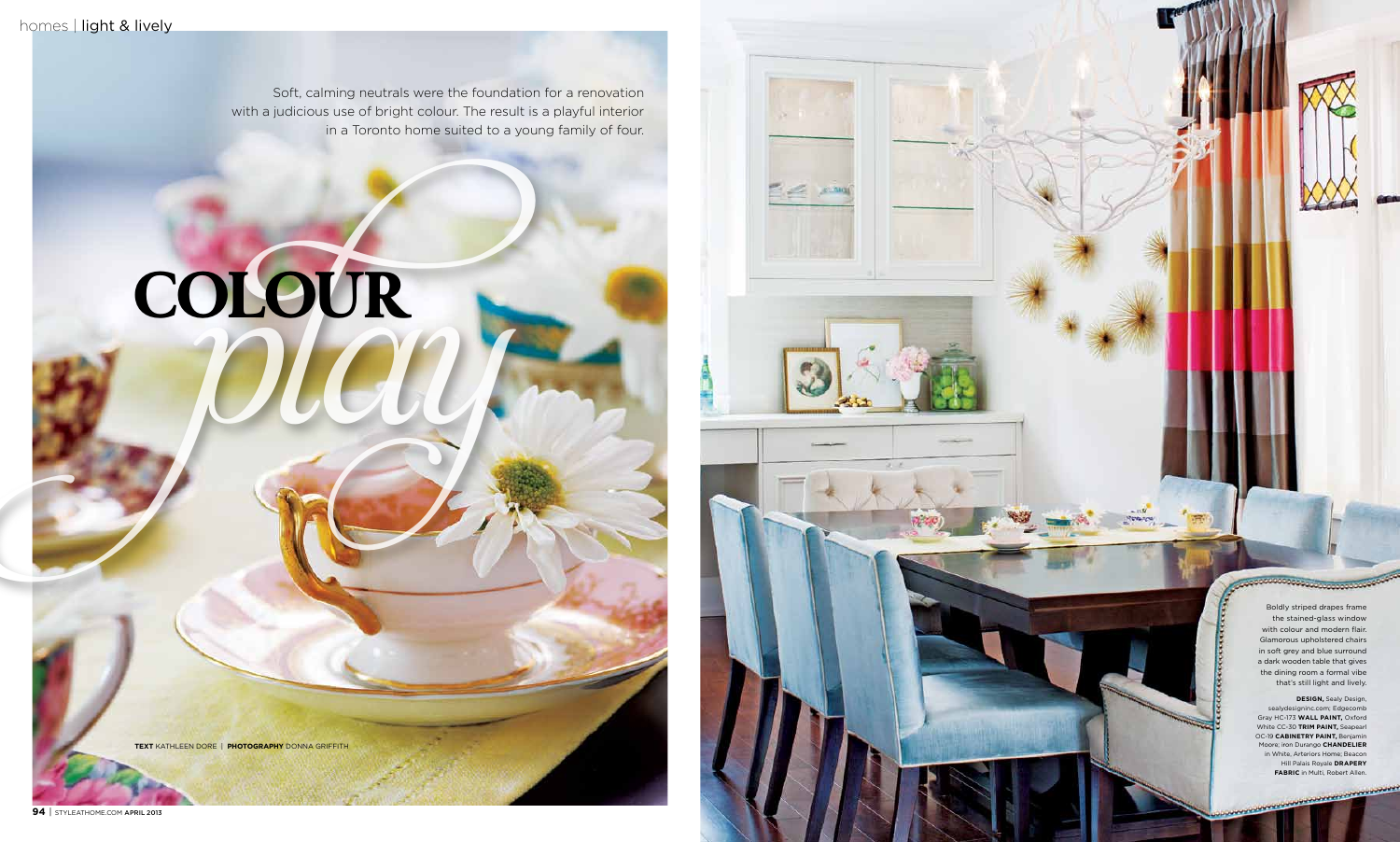**OPPOSITE** Counter-height bar stools offer a spot for guests to perch at the new opening between the kitchen and dining room.

LEFT One of the homeowners asked her artist friend to create a custom piece based on the home's palette. The new corner banquette is a busy hangout spot for doing homework and building Lego – and eating, too.

**PENDANT LIGHT, Currey &** Company; **dining c hairs,** 

**ABOVE** Dining room built-ins keep serving pieces close at hand but away from prime real estate in the small adjoining kitchen. Woven wallpaper adds textural contrast against smooth wood and glass surfaces.

BELOW A stunning marble backsplash with grey veining is a dramatic focal point in the neutral kitchen.



Chair Source; **artwork,** Sann Sann Lam.

**DO YOUR HOMEWORK.** Admittedly, those three little words don't sound like fun when what you really want to is take a sledgehammer to your kitchen, but you have to adm planning and patience pay off when renovating. The owne little words don't sound like fun when what you really want to do is take a sledgehammer to your kitchen, but you have to admit, planning and patience pay off when renovating.





The owners of this Toronto house did their homework for seven years before hiring designer Karen Sealy of Sealy Design to transform the first two floors of their 2,200-square-foot home in the Beach neighbourhood. That meant seven years of tolerat ing a dysfunctional kitchen, rooms closed off from each other and a dated palette of gold and honey colours. "We didn't even paint," says one homeowner. They wanted to do it right – once – instead of making do with lots of little projects.

"The house really didn't represent the homeowners – it wasn't very family-friendly," says Karen, who describes the couple and their two young children as fun-loving and laid-back. And it looked nothing like the seven years worth of magazine clippings the homeowner presented to Karen and her colleague Renee Gammon at the outset. "Every room I liked was bright